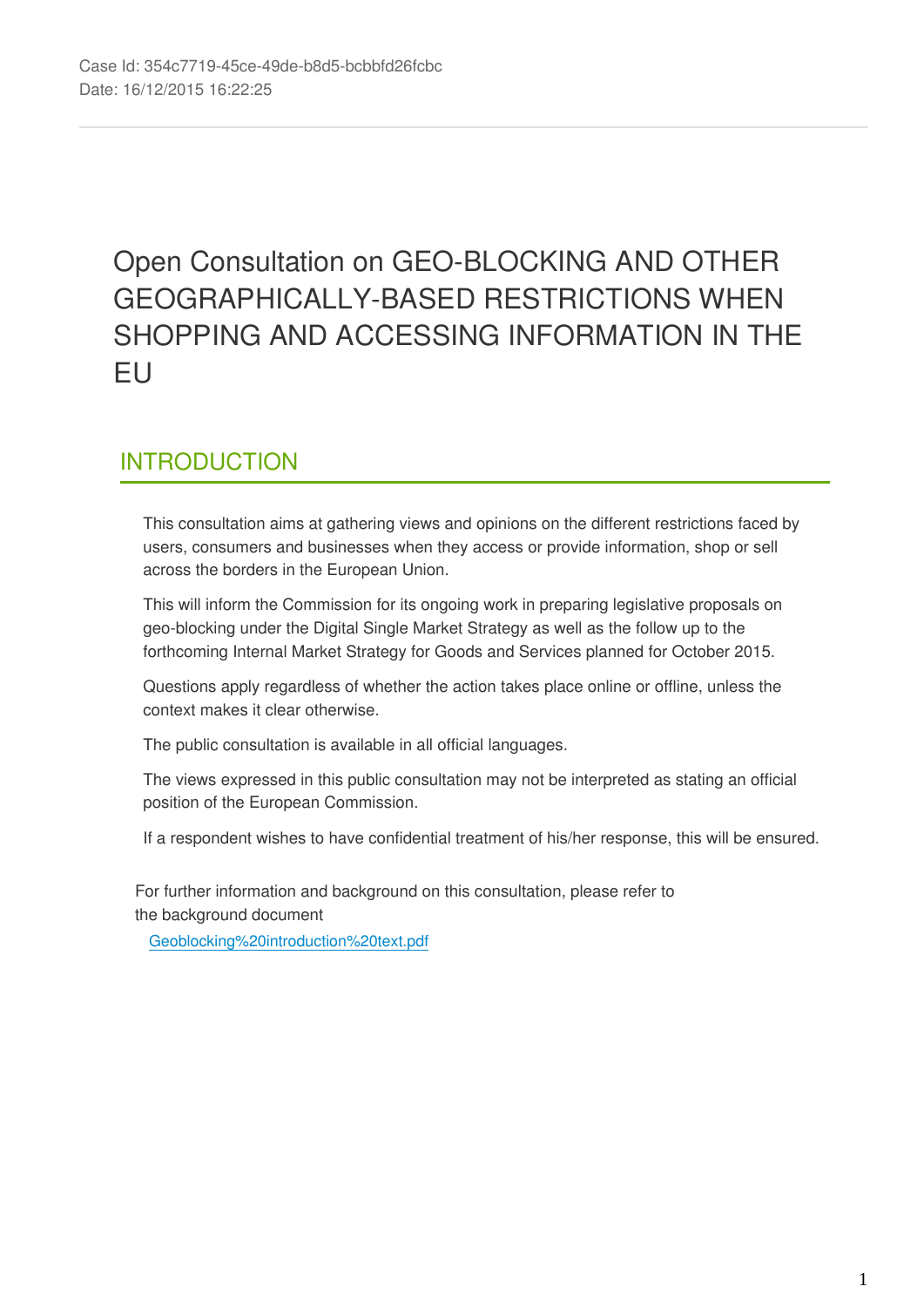This public consultation will close on 28 December 2015 (12 weeks from the day when all language versions have been made available).

## **How to answer the questionnaire**

 This questionnaire is composed of two sets of questions: one for customers and one for traders.

If you are a consumer or reply on behalf of consumers, please choose "consumer perspective" in question 1.

If you are a business or reply on behalf of businesses you can choose to reply:

- as a business mainly selling goods and services, please choose "company perspective" in question 1
- as a business mainly buying goods and services, please choose "consumer perspective" in question 1
- as a business selling AND buying goods and services, please choose "consumer AND company perspective" in question 1

Respondents living with disabilities can request the questionnaire in .docx format and send their replies in email to the following address: CNECT-GEOBLOCKING-CONSULTATION@ec.europa.eu.

If you are an association representing several other organisations and intend to gather the views of your members by circulating the questionnaire to them, please send us a request in email and we will send you the questionnaire in .docx format. However, we ask you to introduce the aggregated answers into EU Survey. In such cases we will not consider answers submitted in other channels than EU Survey.

## INFORMATION ABOUT THE RESPONDENT

- 1. Please indicate who you are (single choice):
- **Consumer perspective**
- **Company perspective**
- Consumer AND company perspective
- **Others**

Tell us about you

- **Company providing goods or services**
- **O** Business federation
- Chambers of commerce

Please specify the sector of activity

Online gambling products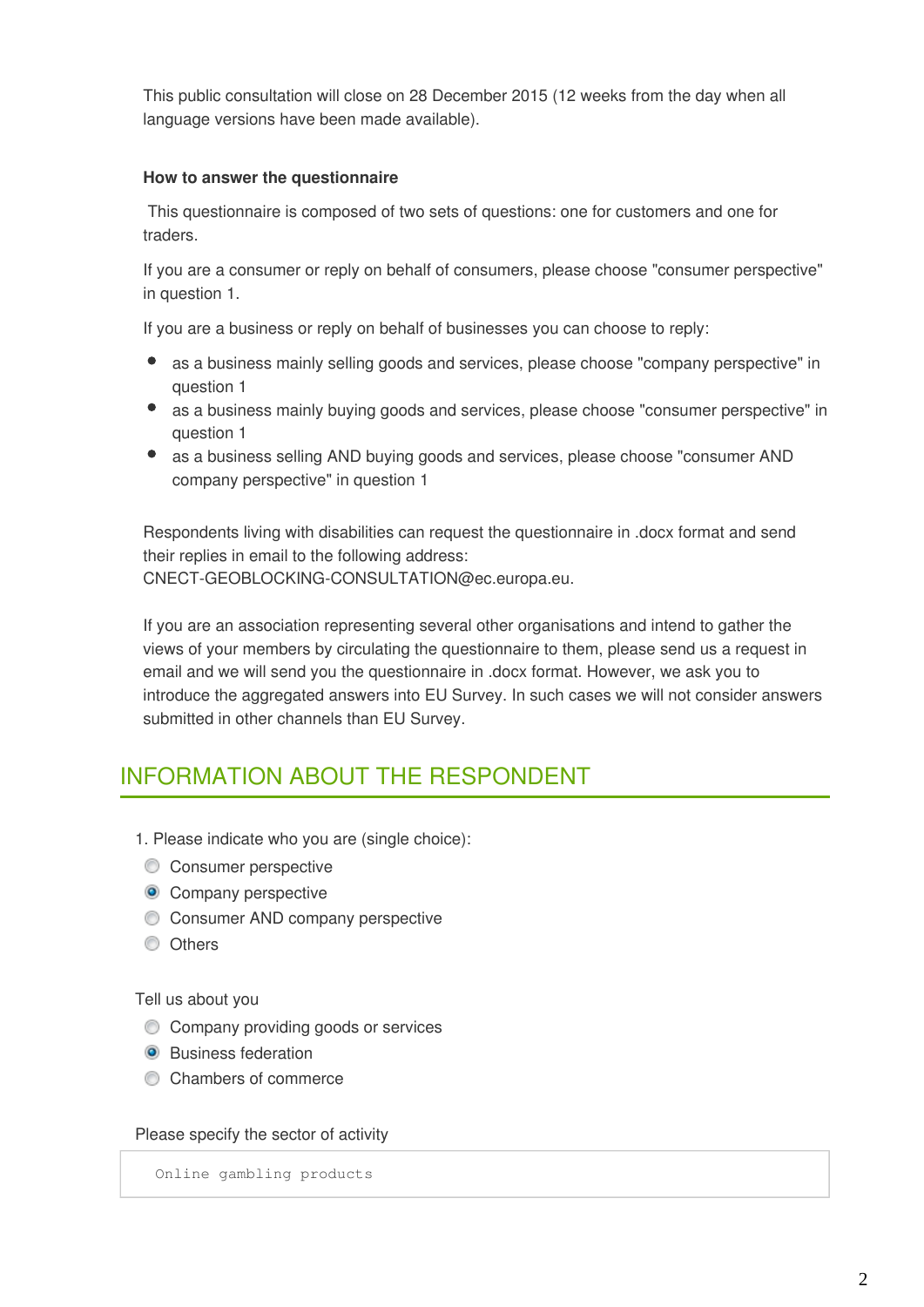2. Please indicate your place of residence or establishment:

Belgium

- 3. Please specify if you are based in:
	- A city (cities of more than 50,000 inhabitants)
	- A (small) town or suburban area (5,000 to 50,000 inhabitants)
	- A rural area
- 4. Please provide your contact information (name, address and e-mail address)

```
European Gaming and Betting Association (EGBA), Rue Gray 50 1040
Brussels, egba@egba.eu
```
5. Is your organisation registered in the Transparency Register?

- Yes
- <sup>O</sup>No
- **Not relevant**

Registration No.

29508582413-52

You have the opportunity to register your organisation (http://europa.eu/transparency-register/index\_en.htm) before you submit your contribution.

If you are an association, would you like to share with the Commission any evidence collected from your members or from other sources on geo-blocking or/and other forms of discrimination based on customer's nationality, location or residence?

*500 character(s) maximum* 

Please upload your file (pdf or doc)

## **QUESTIONS**

**Traders**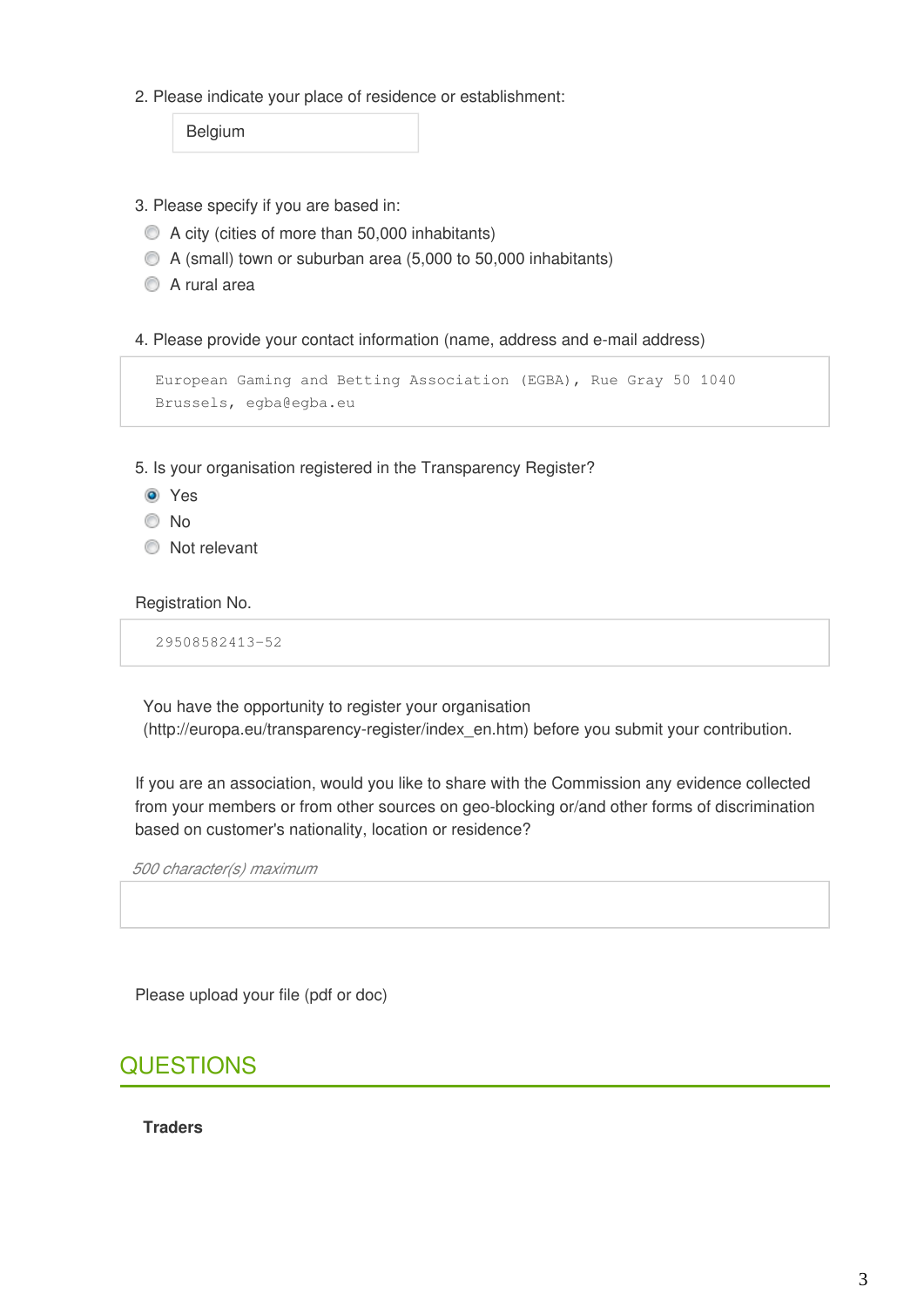1. As a general principle, consumers and businesses should be able to purchase and access services from everywhere in the EU

**O** I strongly agree

- I agree
- Neither agree nor disagree
- I disagree
- **I** strongly disagree

## **Comments**

*3000 character(s) maximum*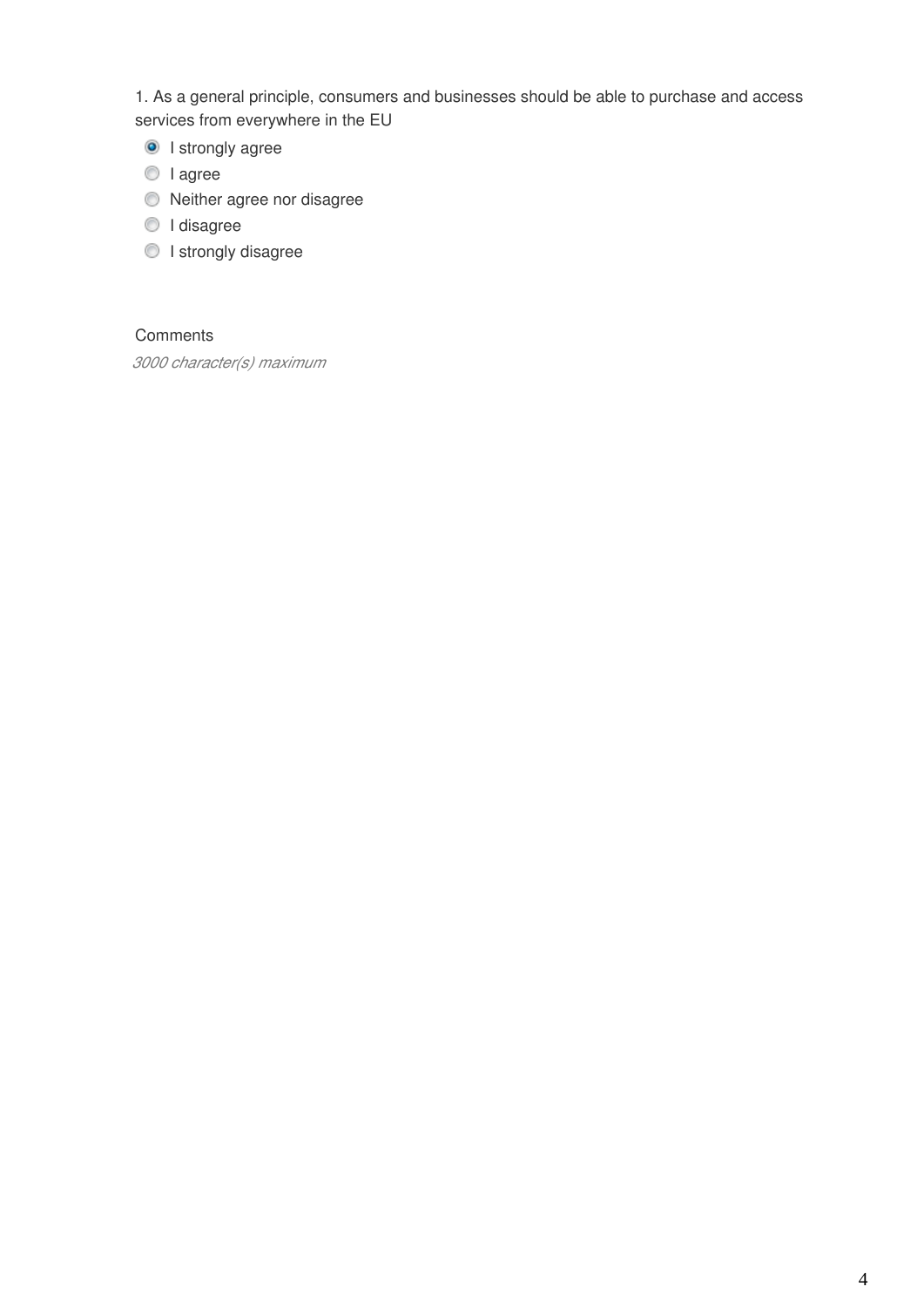The Single Market is one of the main objectives and achievements of the EU. National barriers have to a large extent been removed, allowing competition to flourish beyond former national boundaries. This has enabled European companies to become more efficient and innovative, increasing their competitiveness both within the EU and in the global economy. Importantly, the efficiency gains that flow from the Single Market benefit not just industry but in particular also the European consumer, who has access to better products at lower prices. As a result, the Single Market has created significant additional welfare in the EU. EGBA therefore strongly agrees that consumers and business should have access to services from everywhere in the EU. A fragmented market allows inefficiencies and unnecessary costs to be maintained to the detriment of both consumers and business.

The fragmented online gambling market negatively impacts on the protection of consumers of online gambling services. With a significant number of Member States having introduced national licensing schemes for the provision of online gambling services, in certain cases also coupled with stringent product restrictions, the attractiveness of these services is significantly lower than similar services offered online by providers from outside the EU. As consumers can and will choose online services that are more competitive, the effect of the fragmented market is that consumers will be pushed out of the regulated environment and attracted to the unregulated non EU market, often without any consumer protection. We, therefore, believe that the protection of gambling consumers should not rely on geoblocking, but instead that there should be a high level of consumer protection that is equal for all consumers, regardless of where they live in the EU.

These affirmations are backed by the "Cost of Non-Europe" study carried out by the European Parliament,[1] which found that "Overall, the CoNE from the absence of a single market in gambling and online gaming is estimated to be in the region of  $\epsilon$ 5,560 million per annum, which is composed of €5 billion in potential savings for consumers from the introduction of cross-border competition and €560 million in social costs from inadequate protection of problem gamblers."[2]

EGBA strongly opposes fragmentation of the internal market and instruments such as geoblocking that are designed to (artificially and ineffectively) fragment the digital market along geographical boundaries.

[1] "The Cost of Non- Europe in the Single Market", European Parliamentary Research Service (2014), available at: http://www.europarl.europa.eu/EPRS/EPRS\_STUDY\_536357\_CoNE\_Single\_Market\_ V.pdf [2] Page 56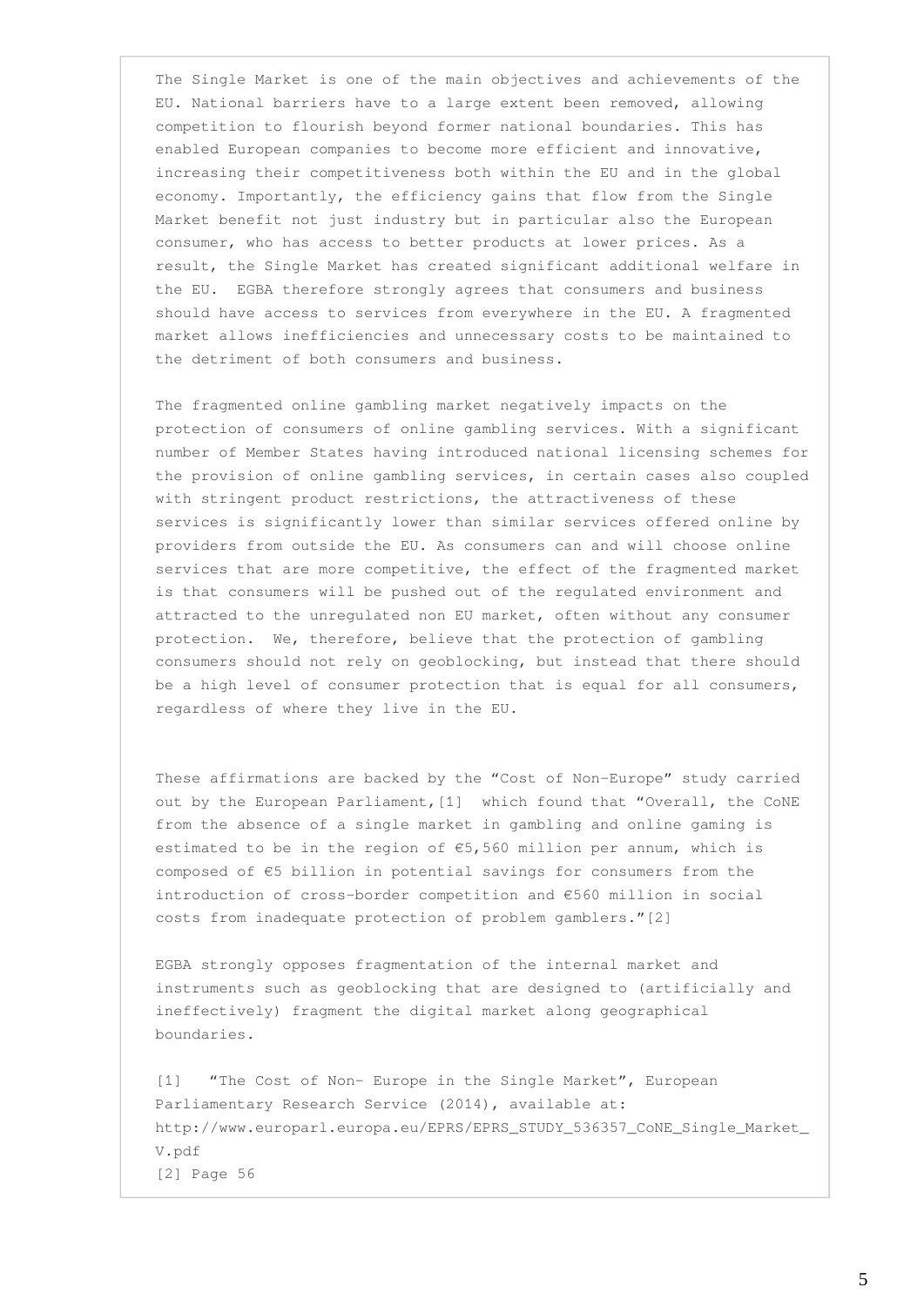**Neither** I I I agree I strongly strongly agree nor disagree agree disagree disagree Blocking any access to websites across borders, thereby denying access to information,  $\bullet$ ◉ ⊙ ◉ 0 comparisons of service or product ranges and prices), with or without rerouting to 'national' websites Allowing access to websites and offers across borders but denying the possibility to complete the ۵ ◉ ⊙ ◉ ◉ order or purchase after obtaining information on the geo-location or residence of the user; Allowing access to websites across borders but denying the ◉ ◉  $\bullet$ ⊙ ⊙ possibility to download digital products across borders Allowing access to websites and offers across borders but denying ◉ ◉ ⊙ ◉ 0 the possibility to pick up, deliver or ship the goods across borders Differentiating prices or other  $\bullet$ ◉ ⊙ ◉ ⊙ conditions on the basis of the nationality of the customer Differentiating prices or other conditions on the basis of the country of residence of the  $\bullet$ ◉ ⊙ ◉ ◉ customers or the location from which they are ordering or accessing the services Denying access to additional services on the basis of the country of residence of the customers or the location from ۱ ∩ ⊙ ∩ ⊙ which they are ordering or accessing the services (e.g. loyalty cards, discounts, reduction vouchers)

2. Which forms of geoblocking and other geographically- based restrictions do you consider as creating significant obstacles to the single market?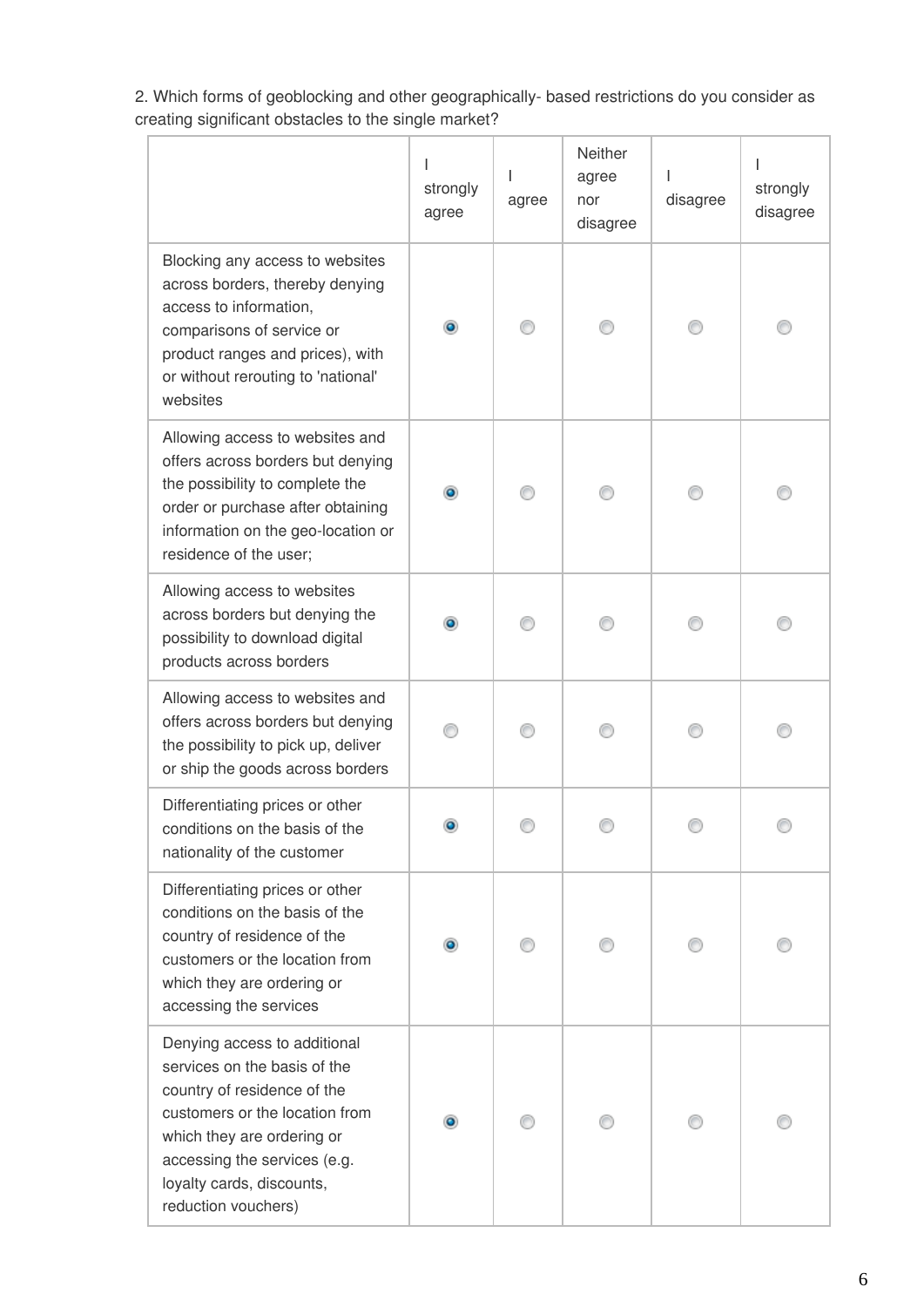| Denying access to after-sales<br>services on the basis of the<br>country of residence of the<br>customers or the location from<br>which they are ordering or<br>accessing the services (e.g.<br>maintenance and repair of the<br>product, customer support) |  |  |  |
|-------------------------------------------------------------------------------------------------------------------------------------------------------------------------------------------------------------------------------------------------------------|--|--|--|
| Other forms                                                                                                                                                                                                                                                 |  |  |  |

#### Please explain

As previously said the fragmentation of the online gambling market in the EU leads to negative consequences for both the economic welfare and level of consumer protection of EU consumers. The current regulatory fragmentation does not protect or help EU consumers but rather pushes them to the unregulated offer from outside the EU. The (geo-) measures that some national regulations require to put in place by law do not actually prevent consumers from accessing the unregulated offer. In this regard, the European Commission stated that "it is questionable whether these blocking systems could produce the expected results, as […] the online gamblers could escape the internet blocking by changing 'ports' used[…]".[3] Furthermore, they may lead to unintended consequences such as a shift to the underground industry and the incumbent risk of money laundering.

In fact, the current fragmentation of the single market when it comes to online gambling in the absence of harmonisation coupled with the exclusion of gambling from relevant EU legislation like the consumer protection directive results on different services, including bonuses and discounts, being offered to consumers based on where they live. This problem is not resolved, but rather exacerbated by geoblocking. If operators were enabled to offer their services through the dot com offer, this issue would not occur. A study commissioned by the European Parliament,[4] the Cost of Non-Europe study, even adds that if a fully-fledged Single Market had been achieved in the field of online gambling, consumers would not only benefit from better prices (betting odds in this case), but also from a more harmonised consumer protection framework. In concrete terms, one of the prerogatives to achieve this Single Market for online gambling is to completely ban geoblocking from the sector.

[3] EC (2011) 6499 on the measure C 35/2010, para 126.  $[4]$ http://www.europarl.europa.eu/EPRS/EPRS\_STUDY\_536357\_CoNE\_Single\_Market\_ V.pdf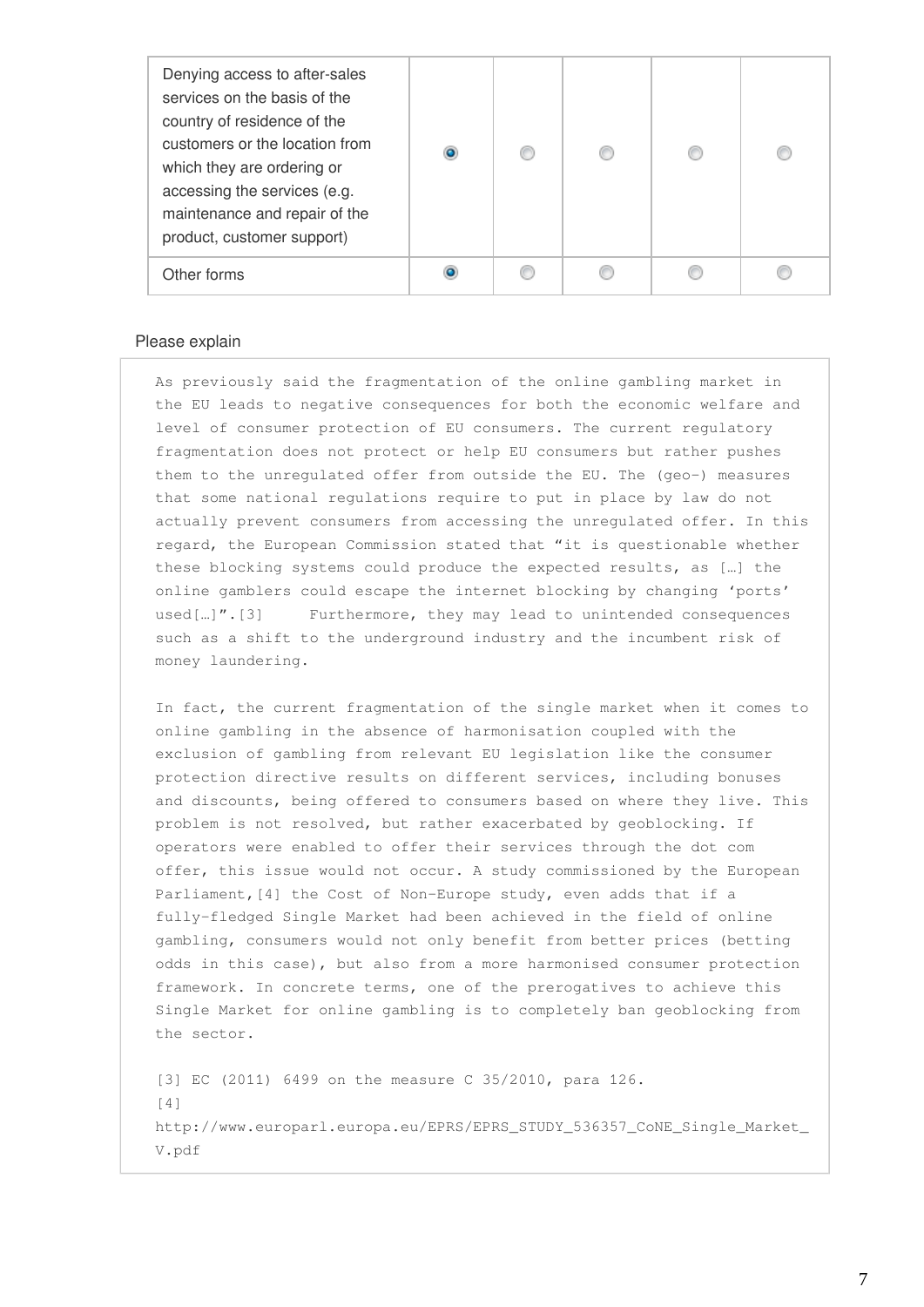## **Comments**

*3000 character(s) maximum*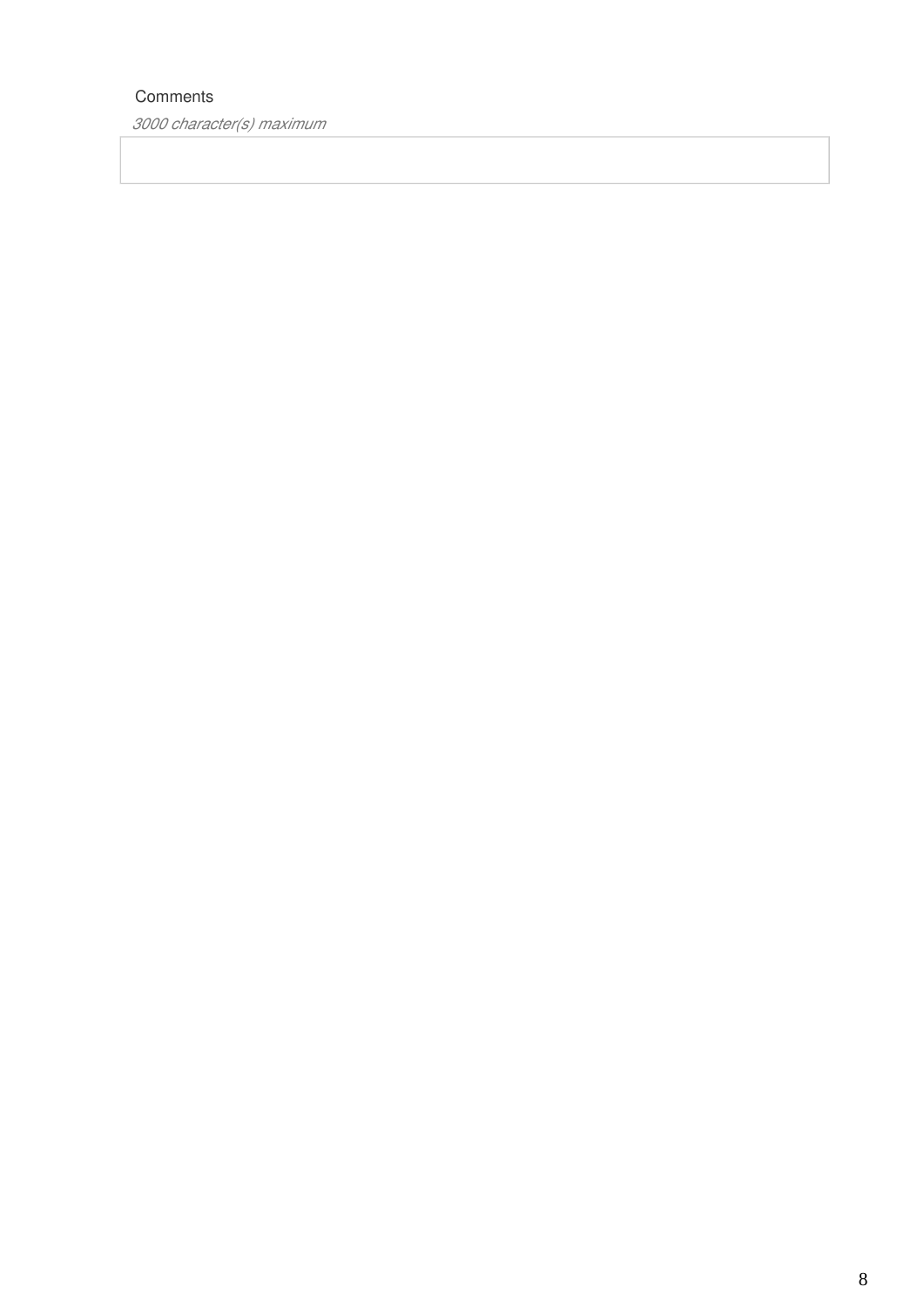3. There are different ways in which geo-blocking and other geographically based restrictions can take place. How would you classify the following barriers?

|                                                                                                                                                        | Very<br>important | Important | Neutral | Not<br>important | L<br>don't<br>know |
|--------------------------------------------------------------------------------------------------------------------------------------------------------|-------------------|-----------|---------|------------------|--------------------|
| Re-routing to a website<br>targeting the home country of<br>the visitor without the possibility<br>to overrule                                         |                   |           |         |                  |                    |
| Refusing access to a website or<br>an offer based on IP-address<br>(or other technical means<br>allowing to determine the<br>geo-location of the user) |                   |           |         |                  |                    |
| Refusing access to a website or<br>an offer based on customers'<br>disclosure of their nationality                                                     |                   |           |         |                  |                    |
| Refusing access to a website or<br>an offer based on customers'<br>disclosure of their residence                                                       |                   |           |         |                  |                    |
| Terminating the transaction<br>based on customers' disclosure<br>of their residence                                                                    |                   |           |         |                  |                    |
| Refusing foreign credit cards or<br>other foreign means of payment                                                                                     |                   |           |         |                  |                    |
| Linking access to, purchase or<br>download of digital goods or<br>services to the postal address of<br>the customers                                   |                   |           |         |                  |                    |
| Linking access to or purchase of<br>non-digital goods or services to<br>the postal address of the<br>customers                                         |                   |           |         |                  |                    |
| Application of disproportionally<br>higher shipping costs based on<br>the location of the customer                                                     |                   |           |         |                  |                    |
| Providing a format for address,<br>postal codes or phone etc.<br>which is specific to certain<br>countries                                             |                   |           |         |                  |                    |
| Other barriers                                                                                                                                         | ⊙                 | ⊙         | 0       | ⊙                |                    |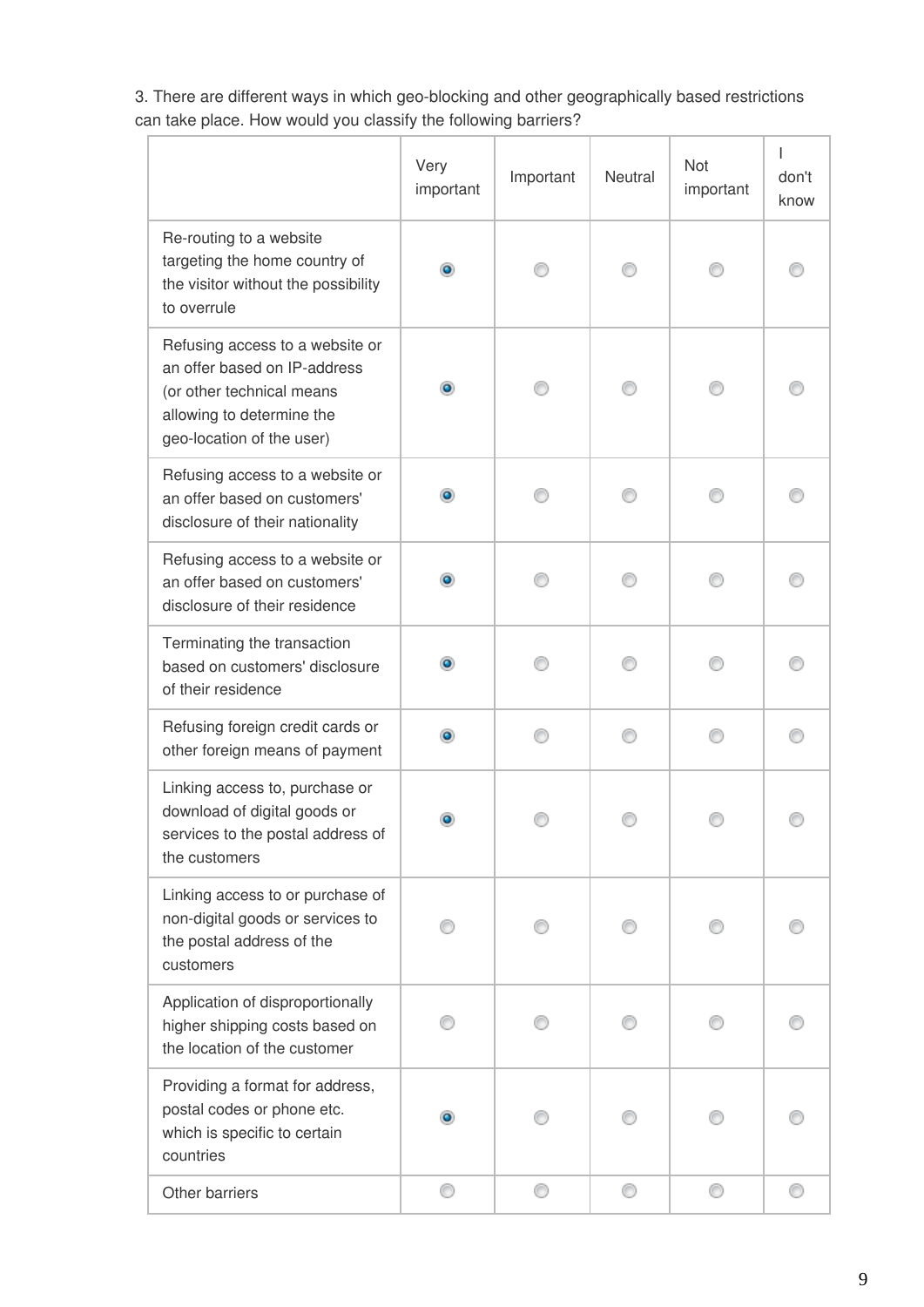4. Have you experienced geo-blocking or other geographically-based restrictions in your business (B2B)?

**O** Yes

© No

5. Have you applied geo-blocking or other geographically-based restrictions in your business (B2B and B2C)?

**O** Yes

© No

If yes, to achieve which aim:

When EGBA members apply geoblocking, they do so in order to comply with the applicable national laws.

6. If you apply restrictions or different conditions to customers located in different EU countries, in which circumstances do you provide them with an explanation?

- We give an explanation upon request of the customer
- We provide a full explanation upfront on our website, in publicity material or in the shop
- We provide explanation to consumer associations if they ask us individually
- We have not been asked any explanation

7. In your opinion, what - beyond legal constraints - might be considered other objective factors justifying geoblocking or, more generally, different treatment of users and customers based on their residence or geo-location?

*3000 character(s) maximum* 

As explained above, even if national law requires geoblocking to be applied, EGBA considers it to be an ineffective tool to achieve public policy objectives. Geoblocking is only a token measure that does not address the essential underlying problem, which is that only a sufficiently attractive regulated offer can channel the consumer to the regulated offer, not repressive measures such as geoblocking, which hinder the free provision of digital services across the EU, one of the cornerstones of the European Digital Single Market.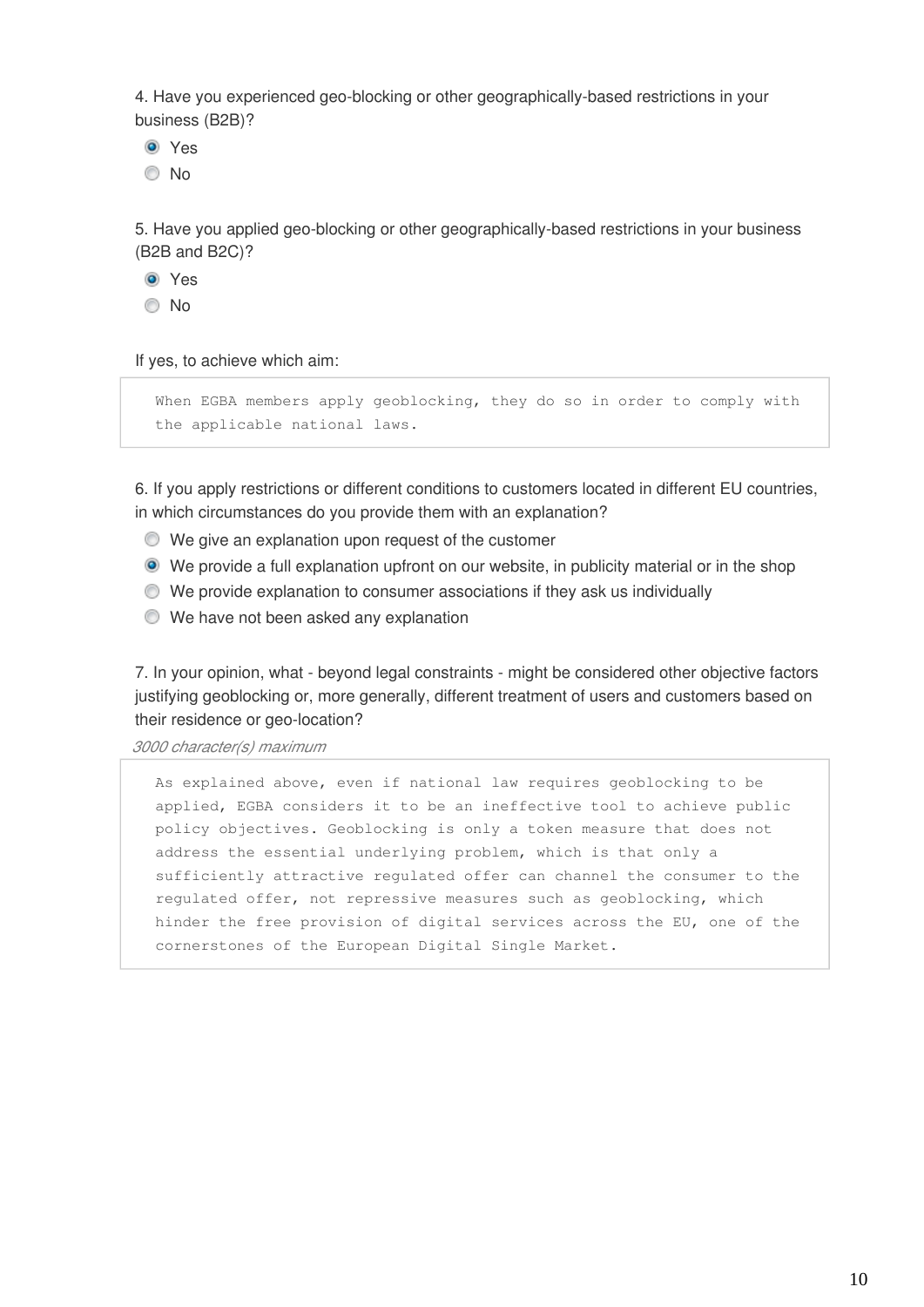8. In your opinion, in which circumstances should geo-blocking, refusing a transaction or, more generally, different treatment of users and customers based on their residence or geo-location not be justified?

|                                                                                                                                                                                                                                        | <b>Not</b><br>justified | Neither<br>justified<br>nor<br>unjustified | Justified | T<br>don't<br>know |
|----------------------------------------------------------------------------------------------------------------------------------------------------------------------------------------------------------------------------------------|-------------------------|--------------------------------------------|-----------|--------------------|
| Cross border delivery is easily accessible and<br>the customer is prepared to pay additional<br>shipping costs                                                                                                                         |                         |                                            |           |                    |
| The customer is prepared to organise the<br>delivery                                                                                                                                                                                   | ⋒                       |                                            |           |                    |
| There is no additional cost linked to delivery<br>or other administrative burden (for example:<br>simple downloading of digital content, the<br>customer will use the service/good in the<br>country of the trader or of its supplier) |                         |                                            |           |                    |
| Customers are prepared to take the risk of<br>concluding a transaction in the language of<br>the trader                                                                                                                                |                         |                                            |           |                    |
| The means of payment used by the customer<br>is internationally valid and accepted in the<br>traders' country                                                                                                                          |                         |                                            |           |                    |
| The brand of the physical store (franchisee or<br>subsidiary) also exists in the customer's<br>country                                                                                                                                 |                         |                                            |           |                    |
| The trader advertises its products or services<br>also in the customer's country                                                                                                                                                       |                         |                                            |           |                    |
| The trader has a website targeting specifically<br>the country of the customer                                                                                                                                                         |                         |                                            |           |                    |
| The customer is moving to the seller's country<br>but is not registered yet                                                                                                                                                            |                         |                                            |           |                    |
| Nationality can never be a justification                                                                                                                                                                                               | $\bullet$               |                                            |           |                    |
| Residence or location of the customer can<br>never be a justification                                                                                                                                                                  | $\bullet$               |                                            |           |                    |
| Other circumstances                                                                                                                                                                                                                    | ⊙                       | ⊙                                          | ⊙         | $\bullet$          |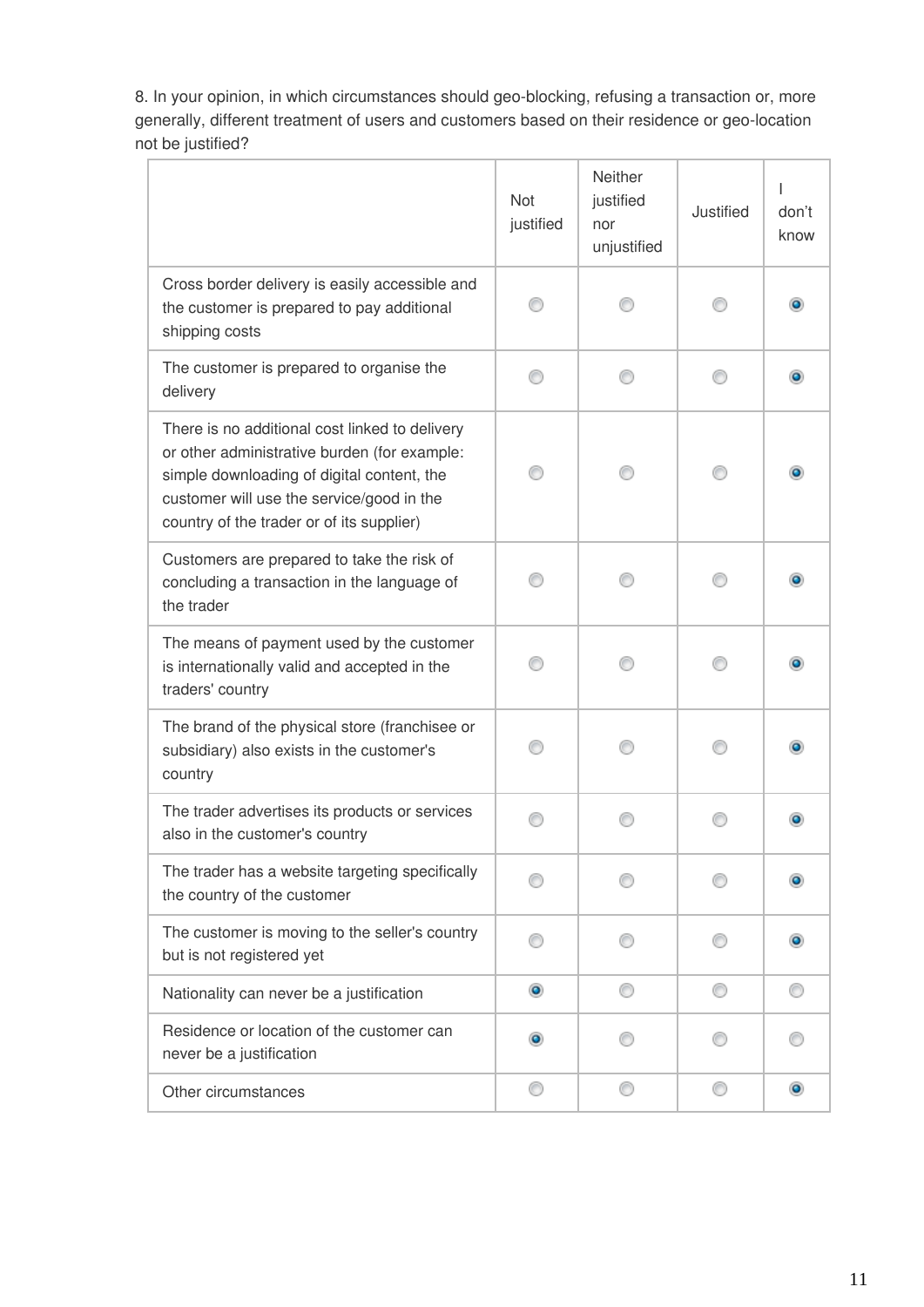#### Please specify

EGBA considers it unjust that consumers who created an account with a licensed operator in one Member State would not be allowed any more to access their account when relocating to or travelling in another Member State. This goes against the most fundamental principles of the Single Market. Consumers having a bank account in one Member State but living in another Member State are still capable of accessing their accounts, irrespective of whether the original bank has subsidiaries in the country of residence of its client. There are no clear principles why this should be any different in the area of online gambling as long as strict consumer protection rules are being respected by the operators in question.

#### Please explain

#### *3000 character(s) maximum*

There is a large degree of uncertainty as to what can be understood as illegal offer / illegal content as regards online gambling and betting. A Member State may consider that gambling content is illegal under its national law and initiate a notice for its removal. However, it is important to note that the relevant national law may be incompliant with EU law, thus rendering enforcement of national law illegal. The EU institutions have tried to deal with this problem, and, in this regard, the Spanish EU Presidency (2010) came up with the conclusion that illegal gambling is "gambling in which operators do not comply with the national law of the country where services are offered, provided those national laws are in compliance with EU treaty principles". However, even this definition is problematic; ISPs cannot be required to assess the compliance of a given gambling national regime with EU Law.

|                                                                                                                                                                                                                                                  | strongly<br>agree | agree | <b>Neither</b><br>agree<br>nor<br>disagree | disagree | strongly<br>disagree |
|--------------------------------------------------------------------------------------------------------------------------------------------------------------------------------------------------------------------------------------------------|-------------------|-------|--------------------------------------------|----------|----------------------|
| More transparency: companies<br>should have the obligation to<br>make clear before the<br>(trans) action the detailed,<br>objective and verifiable reasons<br>why they treat customers<br>differently based on their<br>residence or nationality |                   |       |                                            |          | ٥                    |

9. What should constitute elements of a policy response at the EU level on unjustified geoblocking and other geographically based restrictions?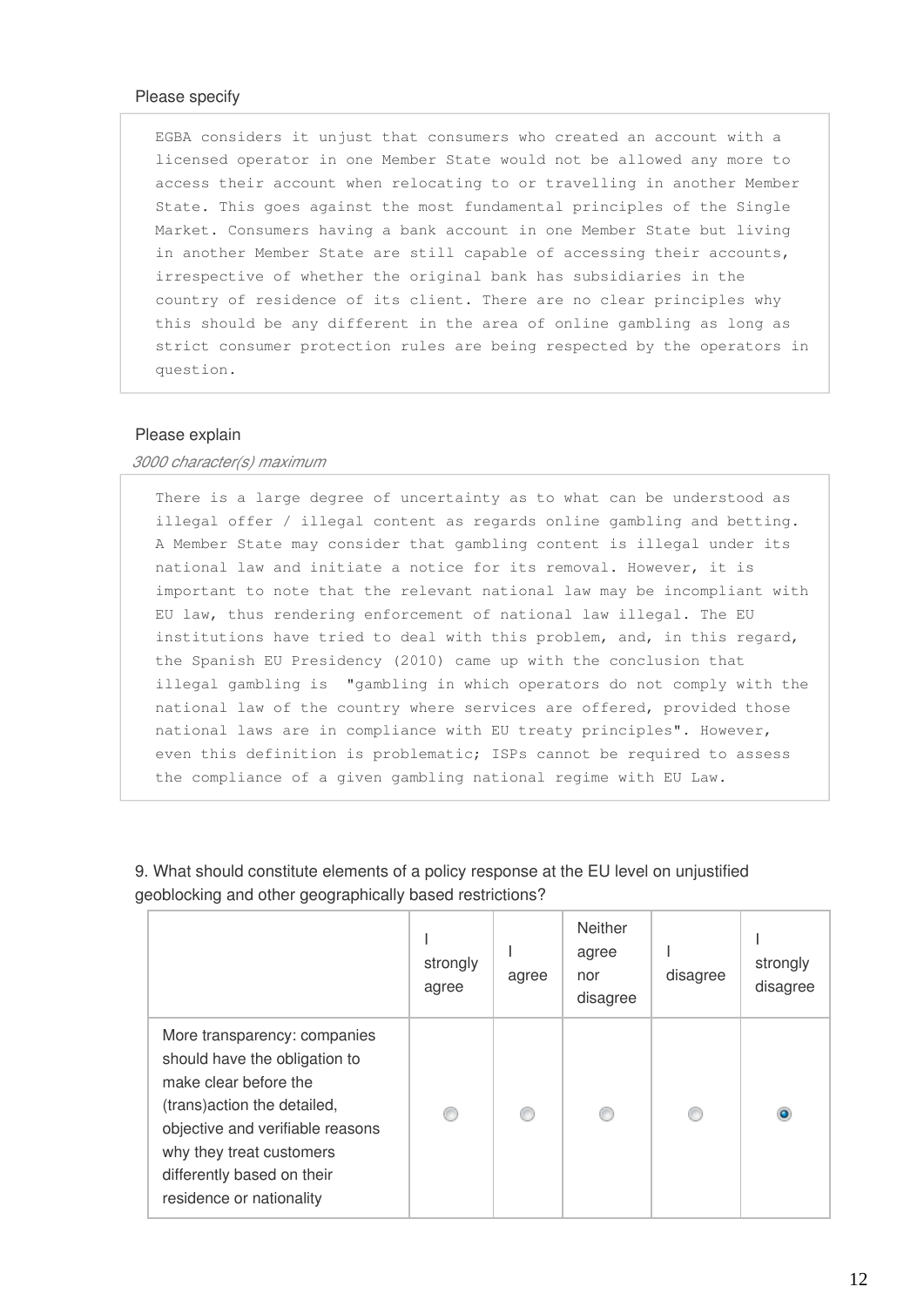| More transparency: companies<br>should have the obligation to<br>explain upon request the<br>detailed, objective and verifiable<br>reasons why they treat<br>customers differently based on<br>their residence or nationality                       |  |  |  |
|-----------------------------------------------------------------------------------------------------------------------------------------------------------------------------------------------------------------------------------------------------|--|--|--|
| Rules including a list of reasons<br>that may never justify treating<br>domestic and foreign users<br>differently                                                                                                                                   |  |  |  |
| Rules including a closed list of<br>objective and verifiable reasons<br>that may justify treating domestic<br>and foreign users differently                                                                                                         |  |  |  |
| Rules banning ways and means<br>of discriminatory geo-blocking<br>and other restrictions according<br>to your ranking in question 3<br>above                                                                                                        |  |  |  |
| Banning the discriminatory<br>blocking of access to websites<br>across borders                                                                                                                                                                      |  |  |  |
| Rules imposing on traders to<br>obtain consent of<br>users/customers prior to<br>automatic rerouting to another<br>website (including another<br>language version of the same<br>website)                                                           |  |  |  |
| Rules requiring traders to accept<br>cross-border transactions from<br>users/customers from throughout<br>the EU under the same<br>conditions as those applied to<br>users/consumers of the 'home'<br>country of the provider                       |  |  |  |
| Rules requiring traders to accept<br>cross-border transactions from<br>users/customers from throughout<br>the EU under conditions<br>reflecting the additional<br>administrative costs or burdens<br>resulting from the cross-border<br>transaction |  |  |  |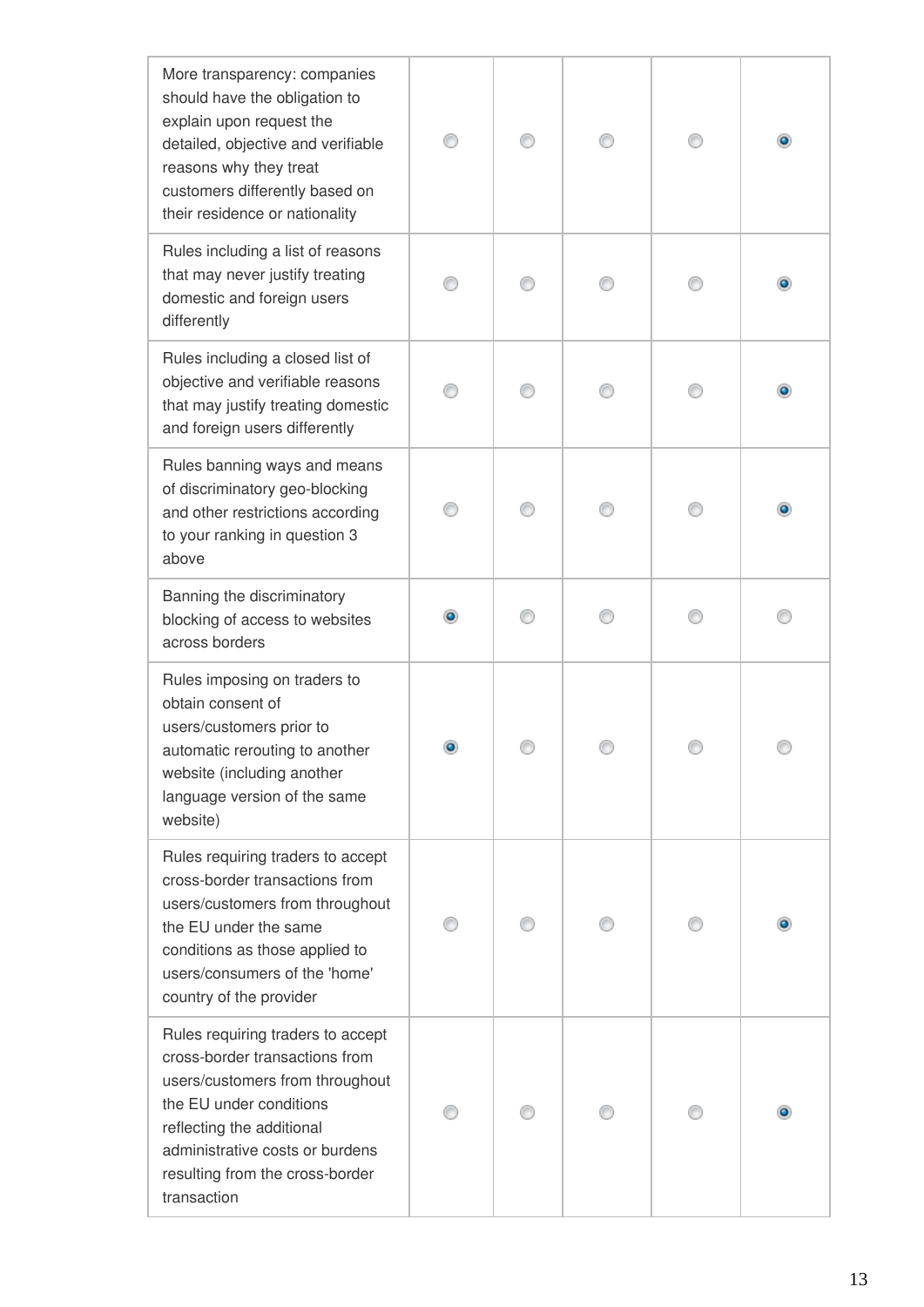| Rules requiring traders to accept<br>cross-border transactions from<br>users/consumers from<br>throughout the EU and to provide<br>delivery cross-border if the<br>users/customers are willing to<br>organise themselves the delivery<br>and cover the additional shipping<br>costs |  |  |  |
|-------------------------------------------------------------------------------------------------------------------------------------------------------------------------------------------------------------------------------------------------------------------------------------|--|--|--|
| Rules prohibiting traders to<br>refuse the cross-border download<br>of digital products (such as<br>software or video games)                                                                                                                                                        |  |  |  |
| Rules applicable only to online<br>transactions                                                                                                                                                                                                                                     |  |  |  |
| Rules applicable only to physical<br>purchases and orders                                                                                                                                                                                                                           |  |  |  |
| Other elements                                                                                                                                                                                                                                                                      |  |  |  |

10. In your view should SMEs, particularly micro enterprises, be exempted from regulatory measures in this context?

- Yes
- No

If yes, under which circumstances?

11. In your view what would be the best policy instrument (or combination thereof) to intervene in this context at EU level?

A clear ban on geoblocking in a legal text.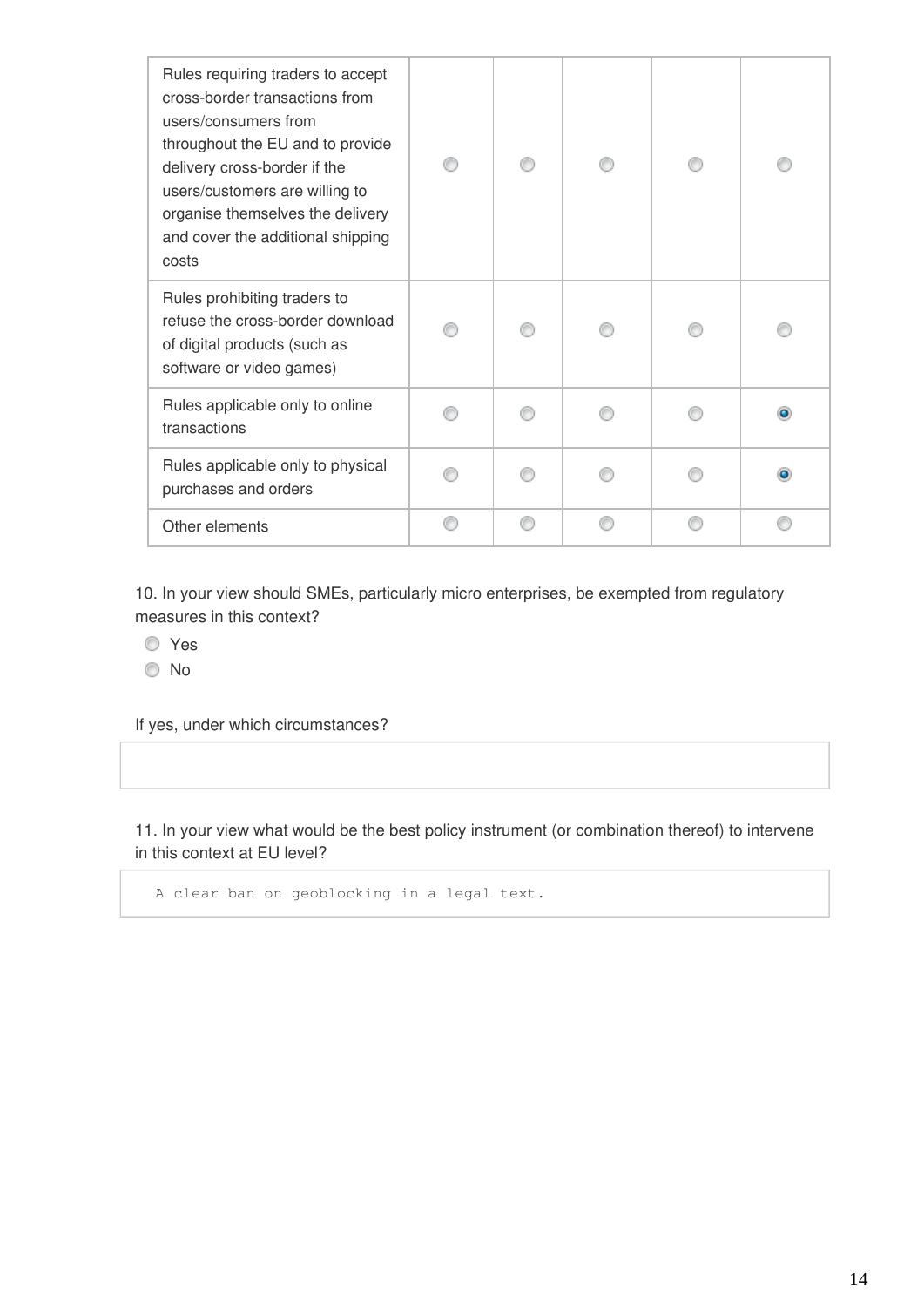12. How can effective implementation best be ensured?

|                                                                                                                                                                                   | strongly<br>agree | agree | <b>Neither</b><br>agree<br>nor<br>disagree | disagree | strongly<br>disagree |
|-----------------------------------------------------------------------------------------------------------------------------------------------------------------------------------|-------------------|-------|--------------------------------------------|----------|----------------------|
| Monitoring and enforcement by<br>the European Commission                                                                                                                          | ۰                 |       |                                            |          |                      |
| Monitoring and enforcement by<br>national authorities (e.g.<br>consumer protection authorities<br>or competition authorities)                                                     |                   |       |                                            |          |                      |
| More effective cross-border<br>cooperation mechanism between<br>national authorities to ensure that<br>rules against unjustified<br>restrictions can be enforced<br>within the EU |                   |       |                                            |          |                      |
| By alternative dispute resolution<br>bodies (ombudsman, online<br>conciliation services, by<br>(national) European Consumer<br>Centres etc. for example)                          |                   |       |                                            |          |                      |
| <b>Others</b>                                                                                                                                                                     |                   |       | $\bullet$                                  |          |                      |

### Please specify

Given the cross-border nature of the geoblocking, it should primarily be the European Commission that should be in charge of ensuring that a properly functioning Digital Single Market fit for purpose to the technologies of today and tomorrow is in place.

Or other existing best practices that you are aware of including self-regulation of companies) – please give examples

*3000 character(s) maximum*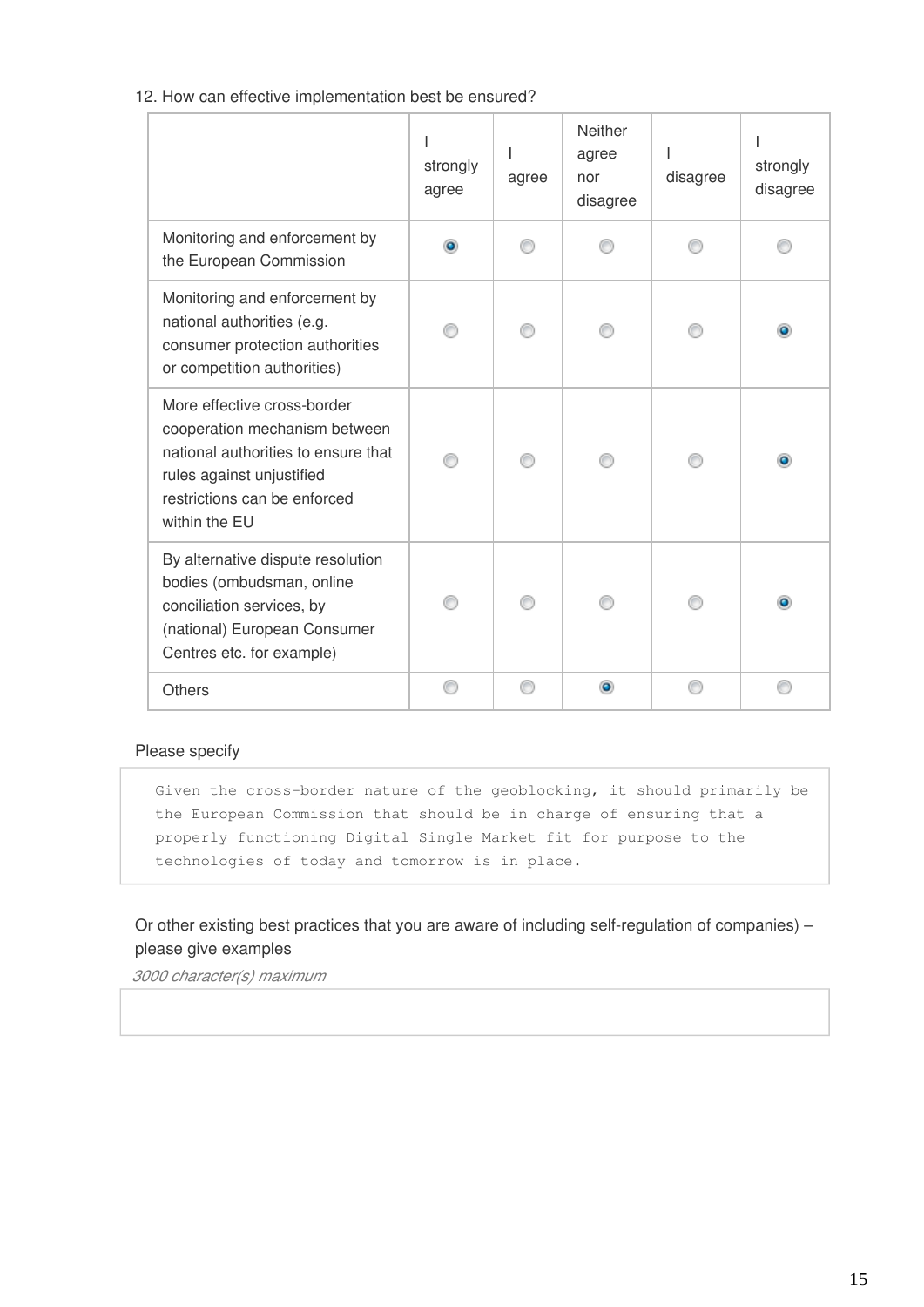13. From a business perspective, what would be the overall impact of addressing geo-blocking and other geographically based restrictions?

|                                     | Very<br>positive | Somewhat<br>positive | Neutral | Somewhat<br>negative | Very<br>negative | don't<br>know |
|-------------------------------------|------------------|----------------------|---------|----------------------|------------------|---------------|
| For my business<br>sector           | $\circledcirc$   | €                    | ⊙       | C                    | C                |               |
| For the economy                     | $\bullet$        | ⋒                    | ⊙       | C                    | ◉                |               |
| For cross border<br>e-commerce      | $\bullet$        |                      | ⊙       | O                    | C                |               |
| For cross border<br>trade generally | ۰                |                      | €       |                      | ⋒                |               |

### Please explain why/which opportunities?

*3000 character(s) maximum* 

Removing national barriers and geographically based restrictions would integrate a wide range of national markets that are currently fragmented, fostering competition between online gambling operators.

The European Parliament study calculated that the implementation of a harmonised market would positively impact the online gambling sector to tune of €5,560 million per annum. This figure can be broken down to €5 billion in potential savings for consumers from the introduction of cross-border competition and €560 million in social costs from inadequate protection of problem gamblers

14. Can you indicate for each of the possible measures listed what would be the impact (where possible, quantified) in terms of new market opportunities as well as additional costs or burden?

|  | Very<br>positive | Somewhat<br>positive | Neutral | Somewhat<br>negative | Very<br>negative | don't<br>know |
|--|------------------|----------------------|---------|----------------------|------------------|---------------|
|--|------------------|----------------------|---------|----------------------|------------------|---------------|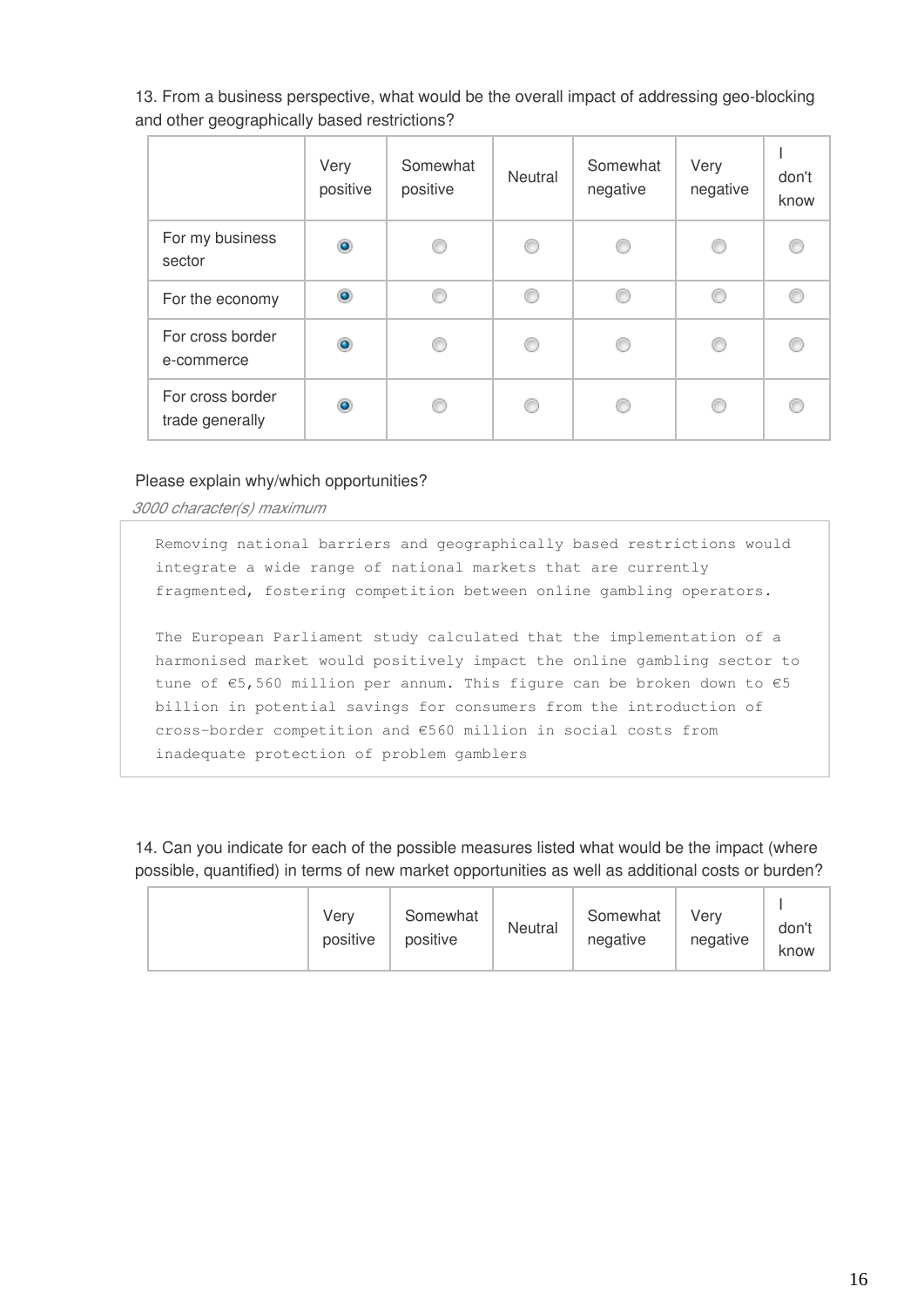| More<br>transparency:<br>companies should<br>have the obligation<br>to make clear<br>before the<br>(trans) action the<br>detailed, objective<br>and verifiable<br>reasons why they<br>treat customers<br>differently based<br>on their residence<br>or nationality |  |  |  |
|--------------------------------------------------------------------------------------------------------------------------------------------------------------------------------------------------------------------------------------------------------------------|--|--|--|
| More<br>transparency:<br>companies should<br>have the obligation<br>to explain upon<br>request the<br>detailed, objective<br>and verifiable<br>reasons why they<br>treat customers<br>differently based<br>on their residence<br>or nationality                    |  |  |  |
| Rules including a<br>list of reasons that<br>may never justify<br>treating domestic<br>and foreign users<br>differently                                                                                                                                            |  |  |  |
| Rules including a<br>closed list of<br>objective and<br>verifiable reasons<br>that may justify<br>treating domestic<br>and foreign users<br>differently                                                                                                            |  |  |  |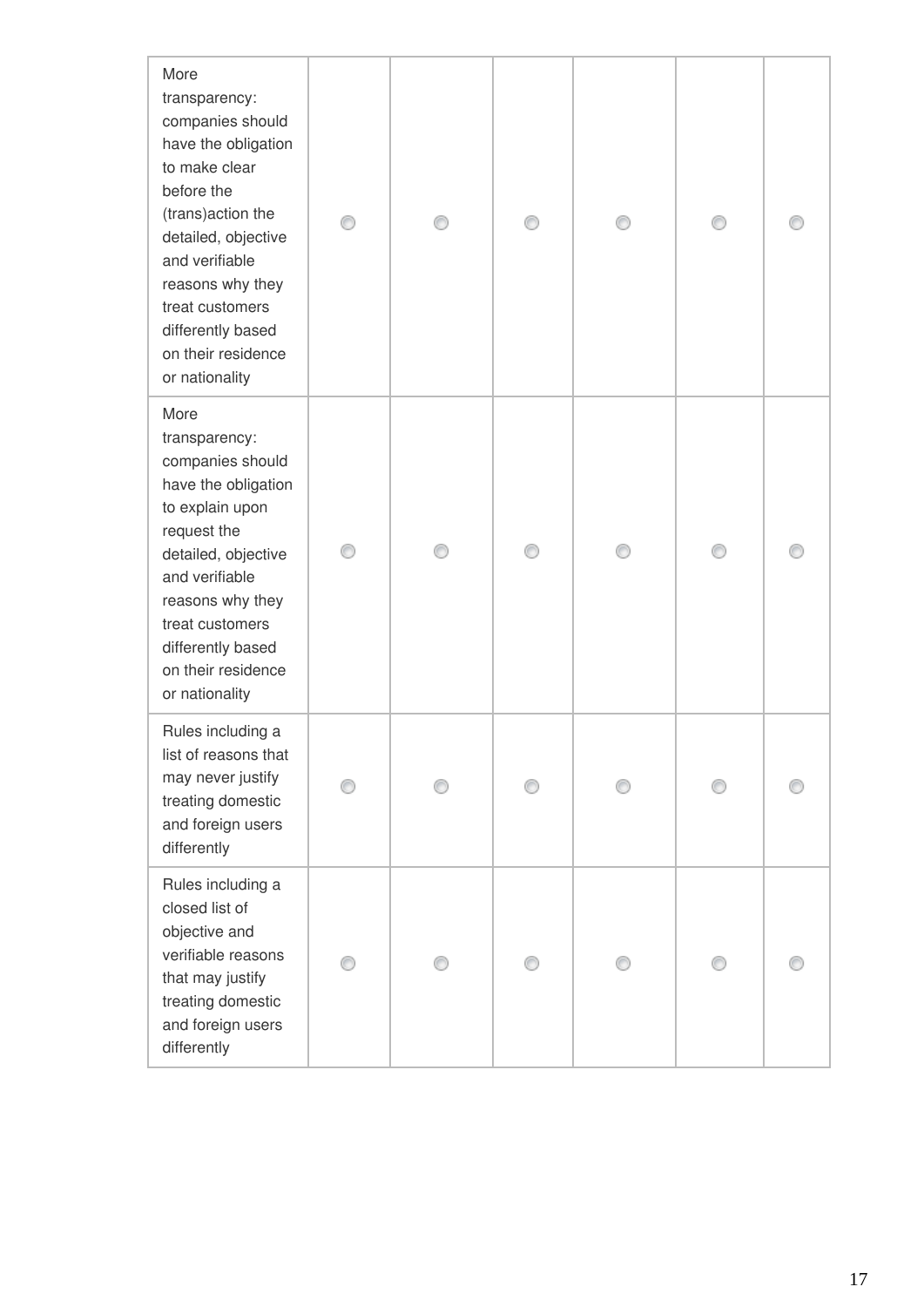| Rules banning<br>ways and means<br>of discriminatory<br>geo-blocking and<br>other restrictions<br>according to your<br>ranking in question<br>3 above                                                                                           |   |  |  |  |
|-------------------------------------------------------------------------------------------------------------------------------------------------------------------------------------------------------------------------------------------------|---|--|--|--|
| Banning the<br>discriminatory<br>blocking of access<br>to websites across<br>borders                                                                                                                                                            |   |  |  |  |
| Rules imposing on<br>traders to obtain<br>consent of<br>users/customers<br>prior to automatic<br>rerouting to<br>another website<br>(including another<br>language version<br>of the same<br>website)                                           |   |  |  |  |
| Rules requiring<br>traders to accept<br>cross-border<br>transactions from<br>users/customers<br>from throughout<br>the EU under the<br>same conditions<br>as those applied to<br>users/consumers<br>of the 'home'<br>country of the<br>provider | 0 |  |  |  |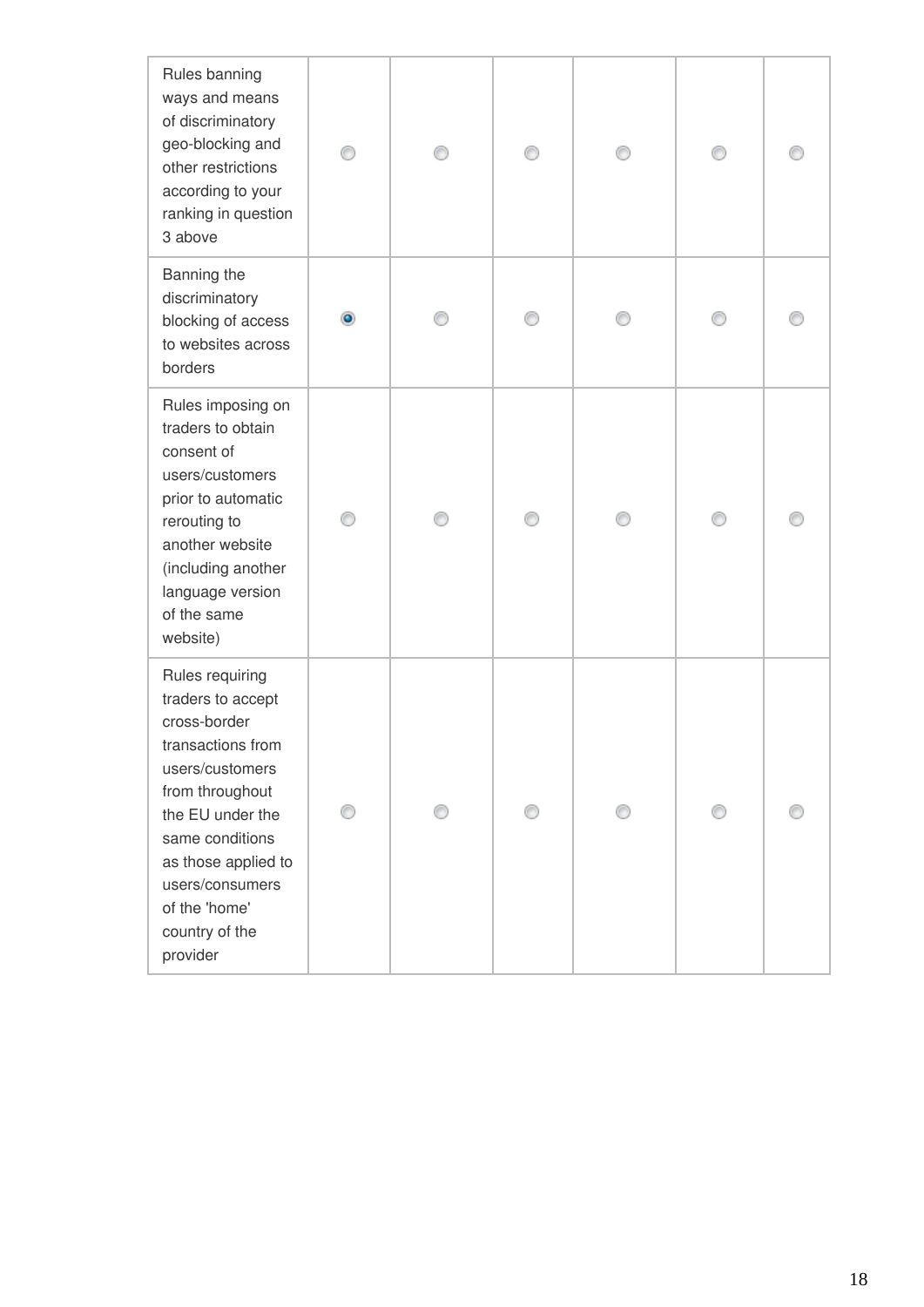| Rules requiring<br>traders to accept<br>cross-border<br>transactions from<br>users/customers<br>from throughout<br>the EU under<br>conditions<br>reflecting the<br>additional<br>administrative<br>costs or burdens<br>resulting from the<br>cross-border<br>transaction                                 |           |   |   |   |   |   |
|----------------------------------------------------------------------------------------------------------------------------------------------------------------------------------------------------------------------------------------------------------------------------------------------------------|-----------|---|---|---|---|---|
| Rules requiring<br>traders to accept<br>cross-border<br>transactions from<br>users/consumers<br>from throughout<br>the EU and to<br>provide delivery<br>cross-border if the<br>users/customers<br>are willing to<br>organise<br>themselves the<br>delivery and cover<br>the additional<br>shipping costs |           |   |   |   |   |   |
| Rules prohibiting<br>traders to refuse<br>the cross-border<br>download of digital<br>products (such as<br>software or video<br>games)                                                                                                                                                                    | ∩         |   | 0 |   |   |   |
| Rules applicable<br>only to online<br>transactions                                                                                                                                                                                                                                                       | ∩         |   | ∩ | ⋒ |   |   |
| Rules applicable<br>only to physical<br>purchases and<br>orders                                                                                                                                                                                                                                          |           |   |   |   |   |   |
| Other impact                                                                                                                                                                                                                                                                                             | $\bullet$ | 0 | 0 | 0 | 0 | ⊙ |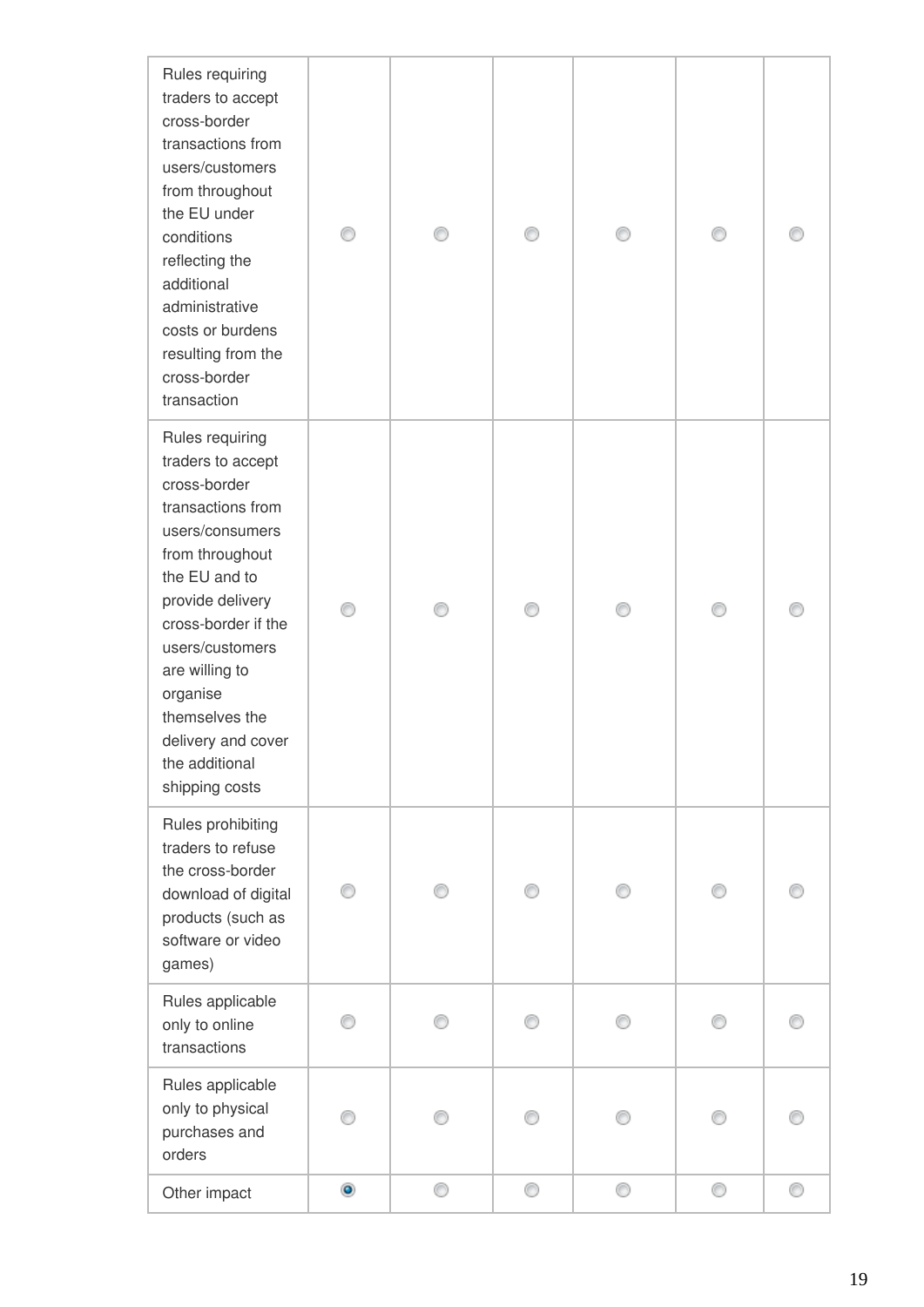### Please specify

*3000 character(s) maximum* 

The European Parliament study calculated that the implementation of a harmonised market would positively impact the sector to tune of €5,560 million per annum. This figure can be broken down to €5 billion in potential savings for consumers from the introduction of cross-border competition and €560 million in social costs from inadequate protection of problem gamblers.

Apart from that, blocking access to websites risks to harm fundamental rights and freedoms such as the freedom of speech as laid down in the EU Charter of Fundamental Rights. Therefore, blocking requires a very careful balance of the rights of content providers versus the public objectives of a particular Member State. However, in many cases this balancing exercise is not being pursued. First of all, in many cases blocking of access to online gambling websites lacks a clear legal basis. Furthermore, blocking has widely been used to take down certain content based on national regulation that is not compliant with EU law.

15. Such impact would, in your view, be mostly on

- $^{\circ}$  my business sector
- $\bullet$  economy
- cross border e-commerce
- **C** cross border trade generally

16. If you think that EU measures in this area would impose significant additional burden on traders, which burden do you think of?

- **Additional administrative compliance costs**
- **Additional costs in the area of marketing or web design**
- **Additional personnel costs**
- **Additional delivery costs**

Other type of additional costs (please specify)

The benefits in terms of competition and consumer protection of removing geoblocking barriers in the online gambling sector would outweight any potential cost related to such removal.

#### Other type of burden (please specify)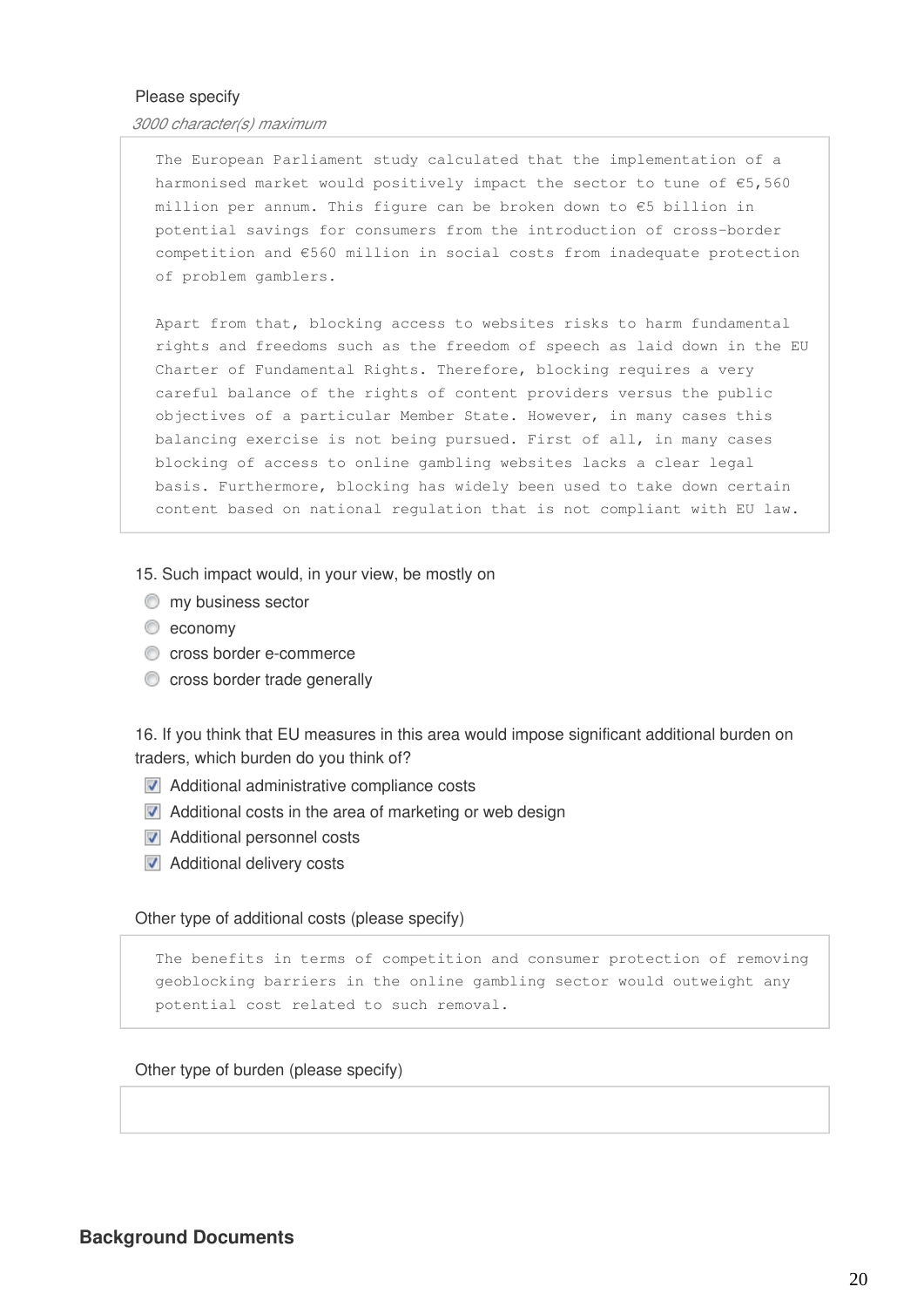- [BG\\_Въведение \(/eusurvey/files/569c3297-4c50-4bb4-a551-491946ed9c10\)](https://ec.europa.eu/eusurvey/files/569c3297-4c50-4bb4-a551-491946ed9c10)
- [BG\\_Декларация за защита на личните данни \(/eusurvey/files/7ff56652-aac3-45b1-884e-489769989359\)](https://ec.europa.eu/eusurvey/files/7ff56652-aac3-45b1-884e-489769989359)
- [CS\\_Prohlášení o ochraně osobních údajů \(/eusurvey/files/96c65fdb-2e85-404c-bb2c-694c056e191d\)](https://ec.europa.eu/eusurvey/files/96c65fdb-2e85-404c-bb2c-694c056e191d)
- [CS\\_Úvod \(/eusurvey/files/ed4e3ddc-8074-4948-95dd-b88cbd5b7d09\)](https://ec.europa.eu/eusurvey/files/ed4e3ddc-8074-4948-95dd-b88cbd5b7d09)
- [DA\\_Databeskyttelseserklæring \(/eusurvey/files/e950b5f7-a4de-4441-bb1e-df7850f4777f\)](https://ec.europa.eu/eusurvey/files/e950b5f7-a4de-4441-bb1e-df7850f4777f)
- [DA\\_Introduktion \(/eusurvey/files/a73782f4-0b31-4ab4-b308-449ba4a73f84\)](https://ec.europa.eu/eusurvey/files/a73782f4-0b31-4ab4-b308-449ba4a73f84)
- [DE\\_Datenschutzerklärung \(/eusurvey/files/46640fa4-a21a-4617-b5ee-8497301f3262\)](https://ec.europa.eu/eusurvey/files/46640fa4-a21a-4617-b5ee-8497301f3262)
- [DE\\_Einleitung \(/eusurvey/files/c9945790-55fd-4358-84b2-cb96ac9f3565\)](https://ec.europa.eu/eusurvey/files/c9945790-55fd-4358-84b2-cb96ac9f3565)
- [EL\\_Δήλωση περί απορρήτου \(/eusurvey/files/4b9465d4-41a0-4eaf-bc22-cb228d0b9e7f\)](https://ec.europa.eu/eusurvey/files/4b9465d4-41a0-4eaf-bc22-cb228d0b9e7f)
- [EL\\_Εισαγωγή \(/eusurvey/files/82a216da-201f-40fd-b952-f0b707456ba0\)](https://ec.europa.eu/eusurvey/files/82a216da-201f-40fd-b952-f0b707456ba0)
- [EN\\_Introduction Text \(/eusurvey/files/e09a8b83-a510-4fe7-8870-593a05dc9eb2\)](https://ec.europa.eu/eusurvey/files/e09a8b83-a510-4fe7-8870-593a05dc9eb2)
- [EN\\_Privacy Statement \(/eusurvey/files/c23ca6a8-da34-4823-a8c9-23f073daa3d3\)](https://ec.europa.eu/eusurvey/files/c23ca6a8-da34-4823-a8c9-23f073daa3d3)
- [ES\\_Declaración de privacidad \(/eusurvey/files/fb4c5886-8667-4809-9683-c3a4b3416933\)](https://ec.europa.eu/eusurvey/files/fb4c5886-8667-4809-9683-c3a4b3416933)
- [ES\\_Introducción \(/eusurvey/files/9154f712-b814-4635-8671-bf42a5150e9b\)](https://ec.europa.eu/eusurvey/files/9154f712-b814-4635-8671-bf42a5150e9b)
- [ET\\_Isikuandmete kaitse põhimõtted \(/eusurvey/files/487d5aec-2ccf-407d-bda9-c4ce203013d6\)](https://ec.europa.eu/eusurvey/files/487d5aec-2ccf-407d-bda9-c4ce203013d6)
- [ET\\_Sissejuhatus \(/eusurvey/files/552bfc09-8d43-4e7c-a742-436f1f6bcd43\)](https://ec.europa.eu/eusurvey/files/552bfc09-8d43-4e7c-a742-436f1f6bcd43)
- [FI\\_Johdanto \(/eusurvey/files/74433faa-52af-45a7-bcb2-52e6f6424b8a\)](https://ec.europa.eu/eusurvey/files/74433faa-52af-45a7-bcb2-52e6f6424b8a)
- [FI\\_Tietosuojaseloste \(/eusurvey/files/a2851659-c416-4e99-a3b0-16793d314938\)](https://ec.europa.eu/eusurvey/files/a2851659-c416-4e99-a3b0-16793d314938)
- FR Déclaration relative à la protection de la vie privée
- [\(/eusurvey/files/fbf32d01-94ae-4b5d-bf20-ea6952e16e47\)](https://ec.europa.eu/eusurvey/files/fbf32d01-94ae-4b5d-bf20-ea6952e16e47)
- [FR\\_Introduction \(/eusurvey/files/dc9d8dd3-9268-419d-9e73-73149975cbd1\)](https://ec.europa.eu/eusurvey/files/dc9d8dd3-9268-419d-9e73-73149975cbd1)
- [HR\\_Izjava o zaštiti osobnih podataka \(/eusurvey/files/d5126c7d-c35c-44db-a2dc-852f26cf8dc9\)](https://ec.europa.eu/eusurvey/files/d5126c7d-c35c-44db-a2dc-852f26cf8dc9)
- [HR\\_Uvod \(/eusurvey/files/4b1fdb51-46b2-4db9-a316-24f1cde9e5d5\)](https://ec.europa.eu/eusurvey/files/4b1fdb51-46b2-4db9-a316-24f1cde9e5d5)
- [HU\\_Adatvédelmi nyilatkozat \(/eusurvey/files/c3d339a2-9c81-42dd-84db-0f06a4458f8f\)](https://ec.europa.eu/eusurvey/files/c3d339a2-9c81-42dd-84db-0f06a4458f8f)
- [HU\\_Bevezetés \(/eusurvey/files/2a5a75c9-2117-42d5-ab7b-56e1d05bd9f9\)](https://ec.europa.eu/eusurvey/files/2a5a75c9-2117-42d5-ab7b-56e1d05bd9f9)
- [IT\\_Informativa sulla privacy \(/eusurvey/files/224ce6e0-e844-4cb0-9890-3302faaba799\)](https://ec.europa.eu/eusurvey/files/224ce6e0-e844-4cb0-9890-3302faaba799)
- [IT\\_Introduzione \(/eusurvey/files/a8bd3ae7-42a6-4433-98e4-0d5fd76de652\)](https://ec.europa.eu/eusurvey/files/a8bd3ae7-42a6-4433-98e4-0d5fd76de652)
- LT Pareiškimas apie privatumo apsaugą (/eusurvey/files/c5bab167-cbc7-49fb-9a89-8c3af2defff3)
- LT\_Ivadas (/eusurvey/files/0206634e-0ebf-4bbc-bdbf-34231b60629a)
- LV levads (/eusurvey/files/b8423779-d6df-4f3c-9fb9-8b7f3f441bae)
- [LV\\_Paziņojums par konfidencialitāti \(/eusurvey/files/2ab0a84b-dbd8-49e5-b058-ae659bab171a\)](https://ec.europa.eu/eusurvey/files/2ab0a84b-dbd8-49e5-b058-ae659bab171a)
- [MT\\_Dikjarazzjoni ta' Privatezza \(/eusurvey/files/undefined\)](https://ec.europa.eu/eusurvey/files/undefined)
- [MT\\_Introduzzjoni \(/eusurvey/files/7f2d6b62-1a0f-4d19-8d6c-fd92ba1b16ed\)](https://ec.europa.eu/eusurvey/files/7f2d6b62-1a0f-4d19-8d6c-fd92ba1b16ed)
- [NL\\_Inleiding \(/eusurvey/files/114357ac-c621-4d3e-9e37-bbabf922995c\)](https://ec.europa.eu/eusurvey/files/114357ac-c621-4d3e-9e37-bbabf922995c)
- [NL\\_Privacyverklaring \(/eusurvey/files/7e6e3e72-9bf7-4063-840c-2fb01e10d738\)](https://ec.europa.eu/eusurvey/files/7e6e3e72-9bf7-4063-840c-2fb01e10d738)
- [PL\\_Oświadczenie o ochronie prywatności \(/eusurvey/files/30559dda-9de1-4c4a-9748-0ecc898785a4\)](https://ec.europa.eu/eusurvey/files/30559dda-9de1-4c4a-9748-0ecc898785a4)
- [PL\\_Wprowadzenie \(/eusurvey/files/35485924-2bcc-406d-a842-7c22f5bdda92\)](https://ec.europa.eu/eusurvey/files/35485924-2bcc-406d-a842-7c22f5bdda92)
- [PT\\_Declaração de privacidade \(/eusurvey/files/2f759e57-d32e-42a8-8f5e-8964437a00c1\)](https://ec.europa.eu/eusurvey/files/2f759e57-d32e-42a8-8f5e-8964437a00c1)
- [PT\\_Introdução \(/eusurvey/files/10efba9a-f3bb-4eb0-b696-2c25ea658380\)](https://ec.europa.eu/eusurvey/files/10efba9a-f3bb-4eb0-b696-2c25ea658380)
- [RO\\_Declarație de confidențialitate \(/eusurvey/files/7e406ee5-b266-4ecd-8356-2121bd1604d7\)](https://ec.europa.eu/eusurvey/files/7e406ee5-b266-4ecd-8356-2121bd1604d7)
- [RO\\_Introducere \(/eusurvey/files/69f56263-5125-47fa-8ff9-1134cc82bbee\)](https://ec.europa.eu/eusurvey/files/69f56263-5125-47fa-8ff9-1134cc82bbee)